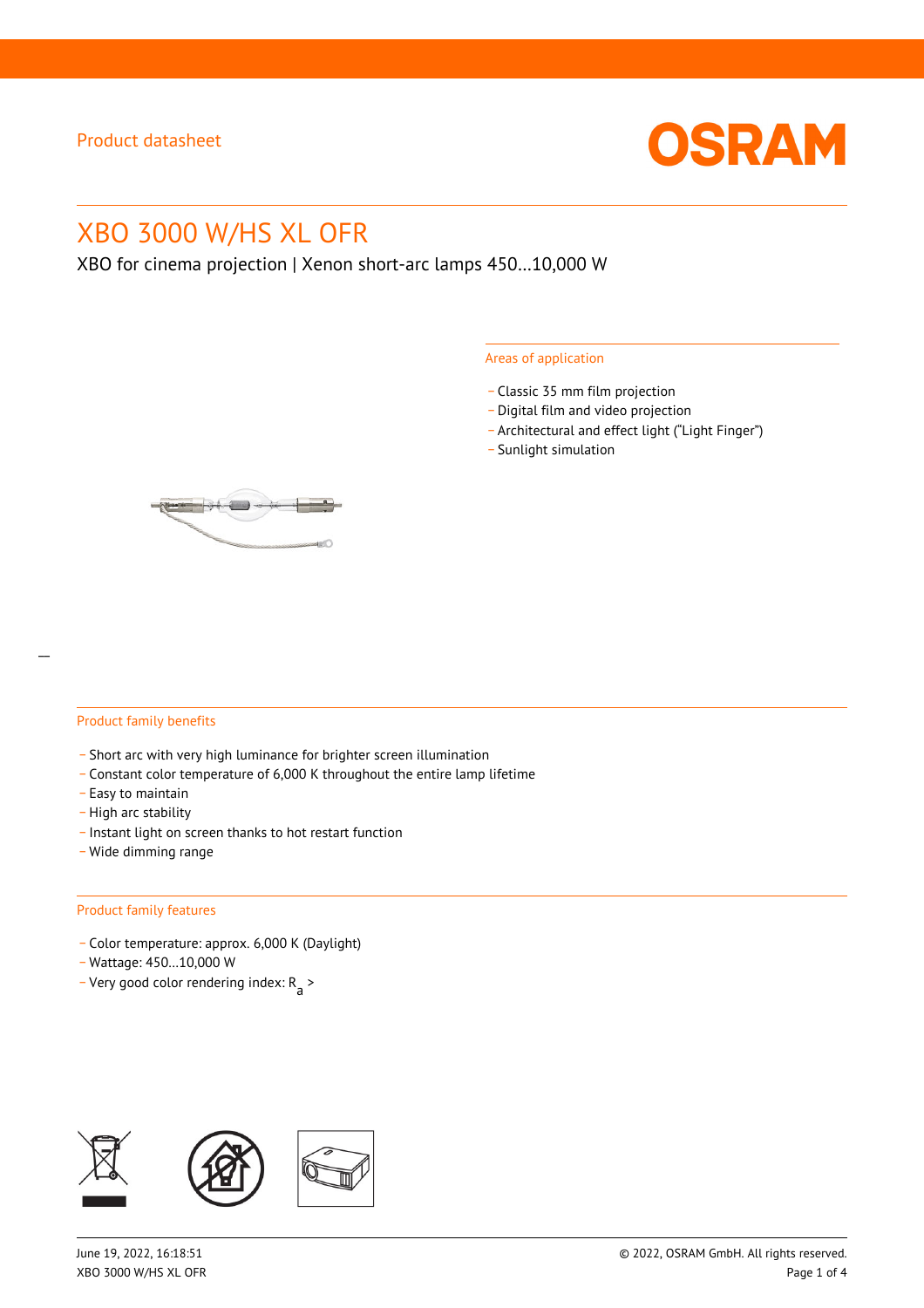# Product datasheet

### Technical data

### **Electrical data**

| <b>Nominal current</b> | 100 A     |
|------------------------|-----------|
| Current control range  | 70110 A   |
| Nominal wattage        | 3000.00 W |
| Nominal voltage        | 29.0 V    |

## **Dimensions & weight**



| <b>Diameter</b>                             | $60.0$ mm       |
|---------------------------------------------|-----------------|
| Length                                      | 342.0 mm        |
| Length with base excl. base pins/connection | 302.00 mm       |
| Light center length (LCL)                   | 145.0 mm $^{1}$ |
| Cable/wire length, input side               | 300 mm          |
| Electrode gap cold                          | $6.0$ mm        |
| <b>Product weight</b>                       | 555.00 $q$      |
| Cable length                                | 300.0           |

1) Distance from end of base to tip of electrode (cold)

### **Temperatures & operating conditions**

| 230 ° <sup>2</sup><br>Max. permitted ambient temp. pinch point |
|----------------------------------------------------------------|
|----------------------------------------------------------------|

### **Lifespan**

| Lifespan | 2200 h |
|----------|--------|

### **Additional product data**

| Base anode (standard designation)   | SFaX30-9.5 |
|-------------------------------------|------------|
| Base cathode (standard designation) | SFa30-7.9  |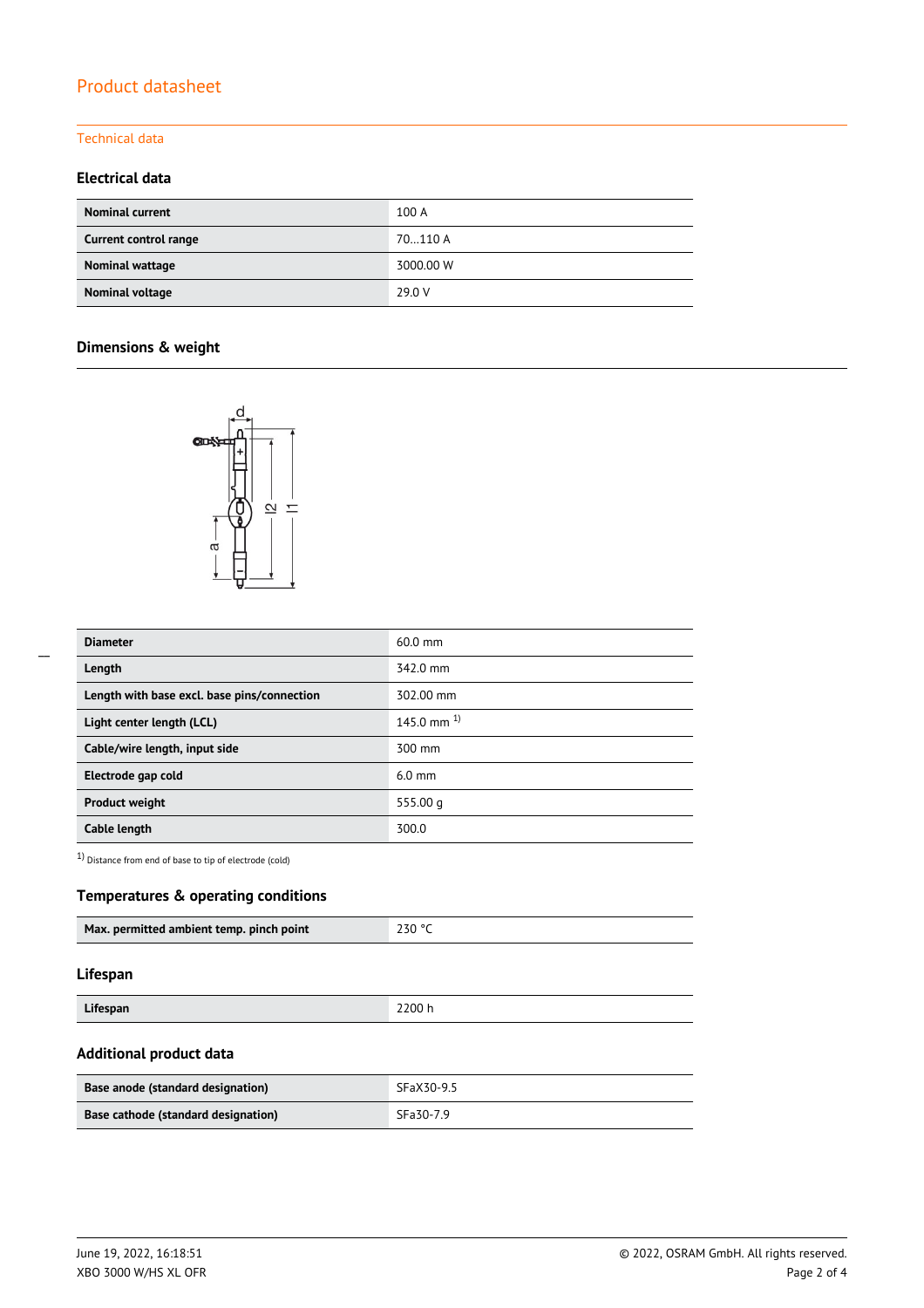# Product datasheet

# **Capabilities**

| Cooling                 | Forced $1$            |
|-------------------------|-----------------------|
| <b>Burning position</b> | s30/p30 <sup>2)</sup> |

 $1$ Vertical and horizontal  $\,$ 

2) For vertical burning position: anode (+) on top

#### **Environmental information**

# **Information according Art. 33 of EU Regulation (EC) 1907/2006 (REACh)**

| <b>Date of Declaration</b>        | 01-04-2022                                                                                           |  |  |
|-----------------------------------|------------------------------------------------------------------------------------------------------|--|--|
| <b>Primary Article Identifier</b> | 4008321330031   4062172030311   4062172152341                                                        |  |  |
| Candidate List Substance 1        | Lead                                                                                                 |  |  |
| CAS No. of substance 1            | 7439-92-1                                                                                            |  |  |
| <b>Safe Use Instruction</b>       | The identification of the Candidate List substance is<br>sufficient to allow safe use of the article |  |  |
| Declaration No. in SCIP database  | DD2DDF15-037B-4473-8156-97498E721FB3<br>C331BA5B-E29F-4E83-9BDD-095D344154B8                         |  |  |